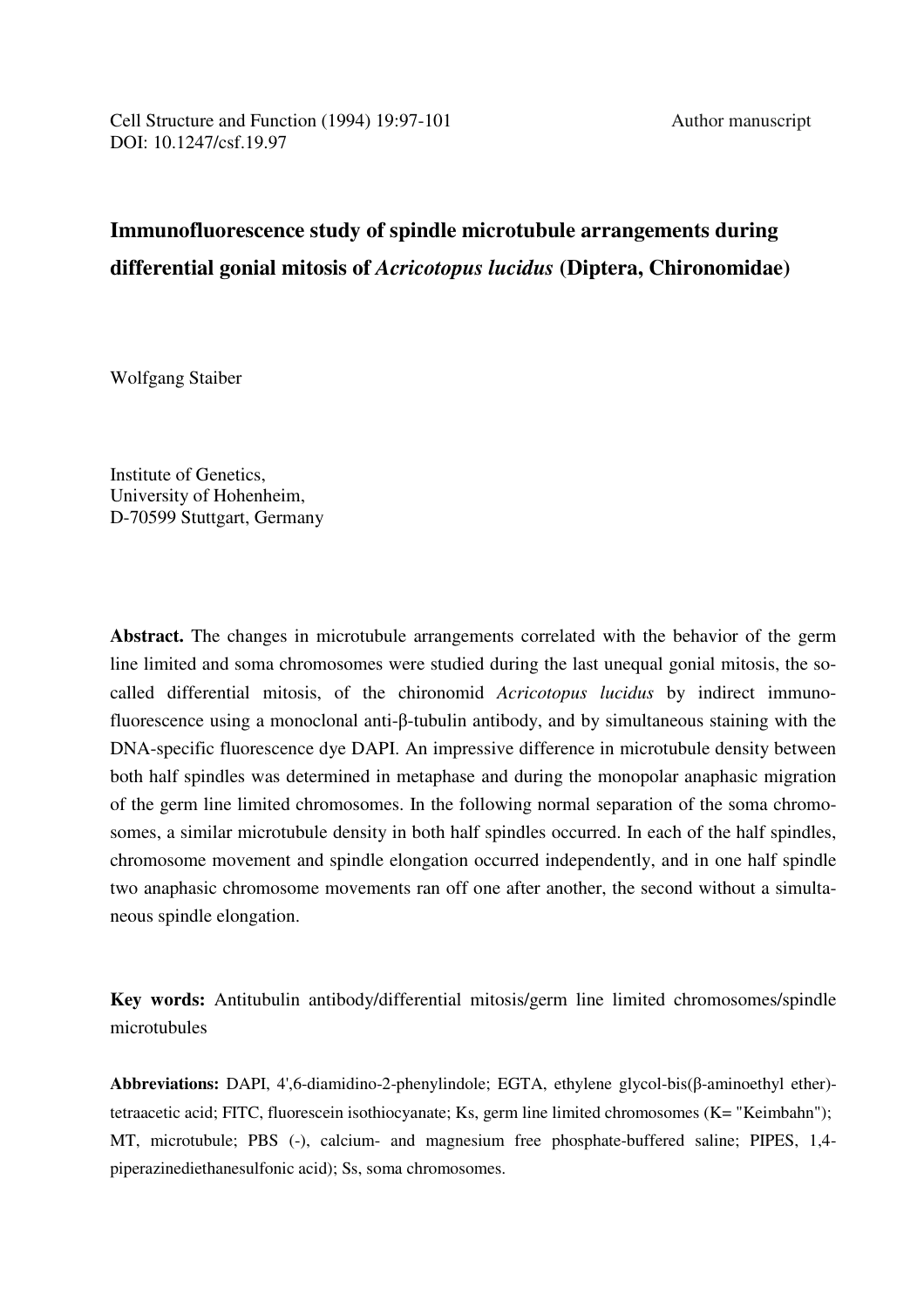# **Introduction**

 In the dipteran *Acricotopus lucidus* (Chironomidae, Orthocladiinae) the last gonial mitosis proceeds in an unusual manner. During this so-called differential mitosis the germ line limited chromosomes (=Ks, K derived from "Keimbahn", 1) migrate undivided towards only one cell pole, while the soma-chromosomes (Ss) separate equally, but only after the arrival of the Ks at the pole.

 Differential mitosis, which takes place in 4th larval stage, compensates for the elimination of about half of the Ks in the first gonial mitoses in newly hatched first instar larvae (=germ line elimination, 2). The cells with both the S- and the K-sets develop to meiotic cells, while the cells with only the Ss develop to aberrant spermatocytes in males and to nurse cells in females.

 The aim of the present investigation was to study, by simultaneous fluorescent staining of microtubules (MTs) and chromosomes, the sequence of changes in spindle architecture correlated with the behavior of chromosomes during differential mitosis in *A. lucidus*.

## **Materials and methods**

# *Animals*

Animals of a laboratory stock of *Acricotopus lucidus* (Diptera, Chironomidae) were used. Rearing conditions and development of the larvae were described earlier (16).

#### *Indirect immunofluorescence*

Testes from young 4th instar larvae of *A. lucidus* were prepared in microtubule-stabilizing buffer (100 mM PIPES, pH6.8, l mM MgSO4, l mM EGTA) (17), and were transferred to a bored slide on which a coverslip had been mounted with paraffin on the bottom side (10). Subsequently the testes were minced with fine tweezers and the cells were centrifuged onto the coverslips in a special slide rotor (2000 rpm, 5 min, Labofuge GL, Heraeus Christ, Germany).

 The cells were fixed in 4% formaldehyde (freshly prepared before use from paraformaldehyde) in PBS, pH 6.9, for 10 min, rinsed in PBS and treated with 1% Triton X-100 in PBS for 5-10 min. Subsequently the slides were rinsed again in PBS and were stored in 100% Methanol  $(-20^{\circ}C)$  for about 1-2 h.

 After three washes in PBS for 4 min each, the cells were covered with a monoclonal anti-βtubulin antibody (Sigma, T4026, St. Louis, USA), diluted 1 : 50 in PBS, for 1 h at room temperature. Subsequently the cells were washed three times for 4 min with PBS and were then incubated for 45 min at room temperature with fluorescein isothiocyanate-(FITC)-conjugated goat antimouse IgGl (Serva, 80254, Heidelberg, Germany), diluted 1 : 50 in PBS. After three 4 min washes in PBS the preparations were stained in 1  $\mu$ g/ml 4',6-diamidino-2- phenylindole (DAPI) in PBS for 30 s. They were then rinsed in PBS and the paraffin-mounted coverslips were separated from the slides. For fluorescence observations, the preparations were embedded in a 1 : 10  $(v/v)$  mixture of PBS (pH 8.2): glycerol and were then stored at 5<sup>o</sup>C.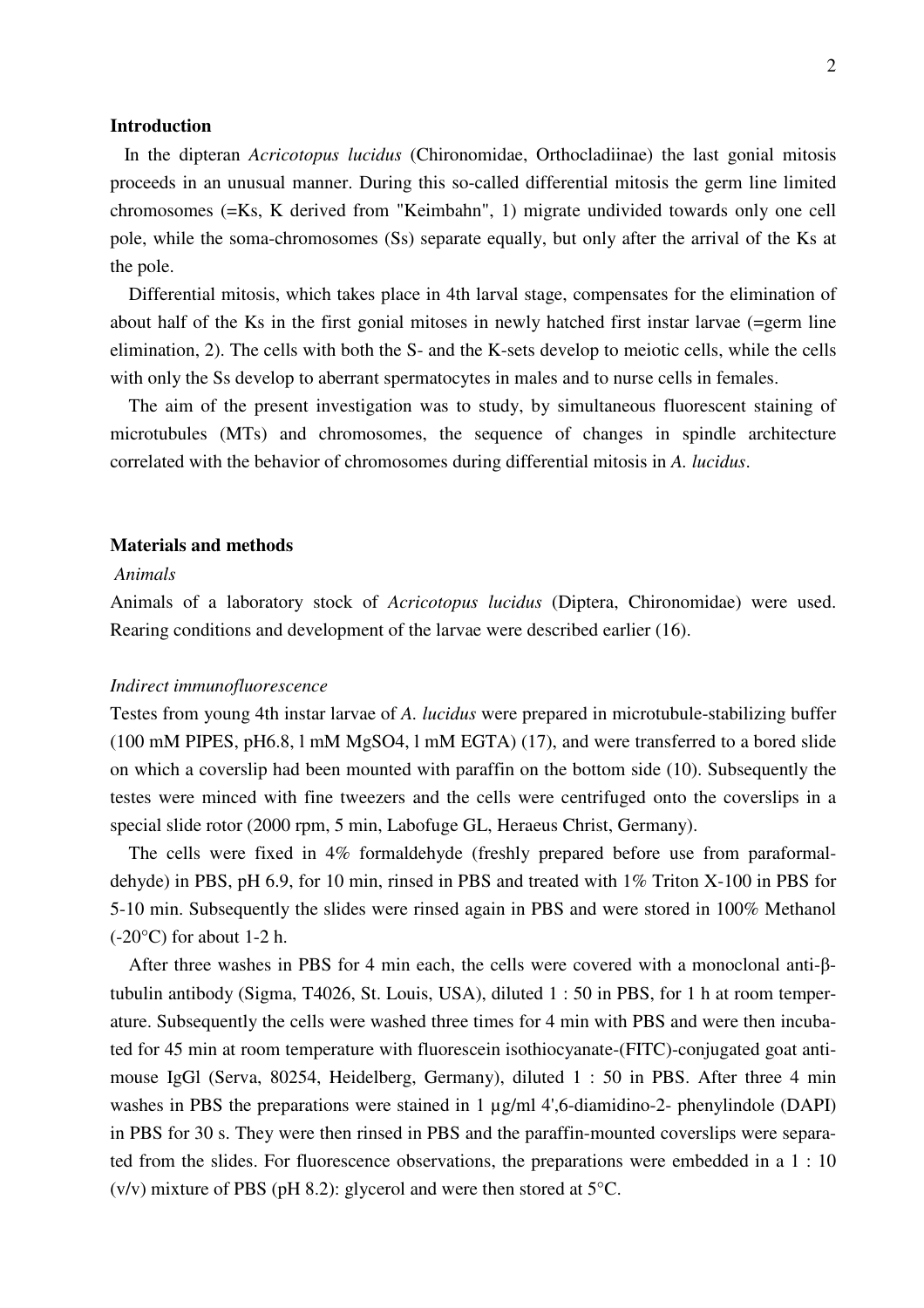# *Fluorescence microscopy*

A Zeiss-Standard microscope equipped with an epifluorescence illumination (mercury lamp, HBO50 W, Osram, Germany), with the filter combinations BP 450-490, FT 510, LP 520 (FITC) and BP 365, FT 395, LP 397 (DAPI), and with a Neofluar 100/1,3 objective were used for observation and photography. Microphotographs were made within 1-2 days on Kodak T-MAX 400 film processed in T-MAX developer to 3200 ASA.

#### *Silverstaining*

Testes were fixed in ethanol acetic acid (3 : 1, v/v) and squashed in 45% acetic acid. The coverslips were then removed after freezing on dry ice. Air-dried preparations were silver-stained using a modified method of Howell and Black (6) as described in (15).

# *Vital observations*

Freshly explanted testes were transferred in a small drop of Firling medium (4) onto a slide and were covered with a coverslip. The weight of the coverslip induces a slight squashing of the gonial cells. Examination and photography were done in phase contrast using a photomicroscope II (Zeiss) equipped with a Planapo 63/1,4 objective.

# **Results**

 In *A. lucidus* during differential mitosis all Ks move undivided to only one cell pole, while the Ss still remain somatically paired in the equatorial plate. Only after arrival of the Ks at the pole, the Ss separate equally as in normal mitosis. That pole to which all Ks and the Ss move, is named the K/S-pole in the following text, while the opposite pole to which only the Ss move is named the S-pole.



**Fig. 1.** Living-cell phase contrast micrograph of a male differential gonial mitosis of *Acricotopus lucidus*. All K-chromosomes (K) are moving as unseparated sister chromatids to the left spindle pole, while the Schromosomes (S) still lie in the equatorial plate. Some spindle fibers extending from the poles to the Ss are visible. Bar represents 10 µm.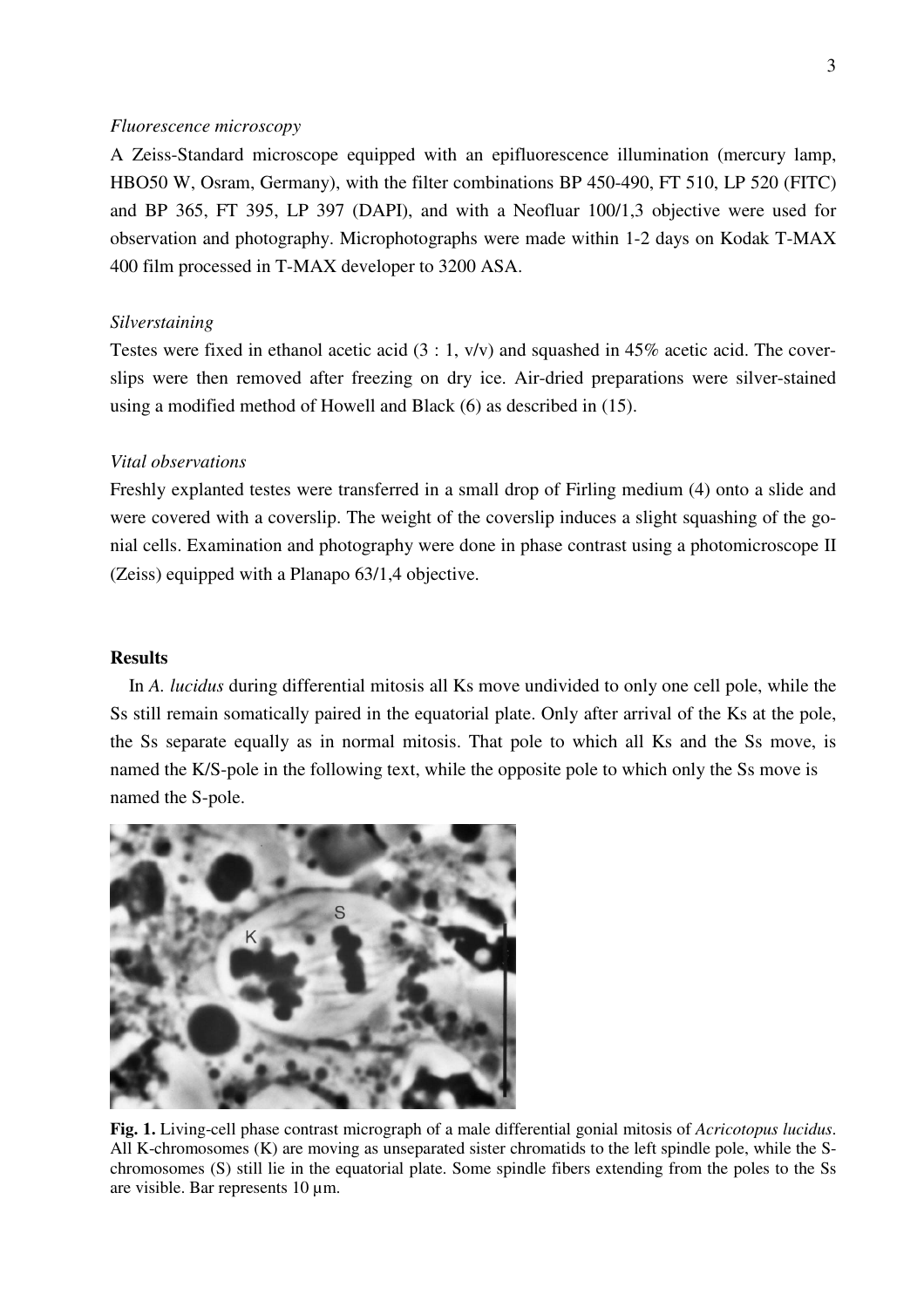In the living cell micrograph of a male differential mitosis in Fig. 1, the Ks are in anaphasic migration just before reaching the K/S-pole (left). Spindle fibers are visible in the two half spindles between Ss and S-pole and in the interzone between Ss and Ks. The pole to pole distance is about 11  $\mu$ m.



**Fig. 2A, B**. Silver staining of the centromeric heterochromatin of the Ss and the paracentromeric heterochromatin of the Ks on male differential mitoses of *Acricotopus lucidus*. The pole-migrating Ks show ring-like arrangements with pole orientation of the centromeres. The somatically paired Ss are grouped at the equatorial plates. In **A** the K chromosome K9 shows a delayed migration to the pole. I, II, III = S chromosome no. I, II, III.  $9 = K$ -chromosome K9. Bar represents 10  $\mu$ m.

 In the differential mitoses in Figs. 2A, B the centromeric heterochromatin of the Ss and the paracentromeric heterochromatin-bands of the Ks are specifically stained with silver. The anaphasic Ks are arranged ring-like around the K/S-pole, and the centromeres and the surrounding silver-positive heterochromatin are clearly oriented polewards.

 Anti-β-tubulin fluorescence and MT-distribution in spindles of a normal gonial mitosis and of differential gonial mitoses are presented in Fig. 3A and in Figs. 4AF. The corresponding DAPIstained chromosomes are to be seen in Fig. 3B and in Figs. 4A-F'.

 Figs. 3A, B show a lateral view of metaphase of a normal gonial mitosis, where Ss and Ks are grouped in the equatorial plate. The fluorescence distribution is equal in the two half spindles. The pole to equatorial plate distance is about 4  $\mu$ m. In comparison with neighboring areas, tubulin fluorescence is strongly reduced in the equatorial zone. Only faint fluorescent fibers are to be seen between the chromosomes arranged in the equatorial plate.

 In differential mitosis an increasing anti-β-tubulin fluorescence appears at the K/S-pole during late prophase and prometaphase (Fig. 4A, A'), indicating an increasing MT-density at this pole. Figs. 4B, B' show a lateral view of a differential mitosis metaphase. A conspicuous higher MT-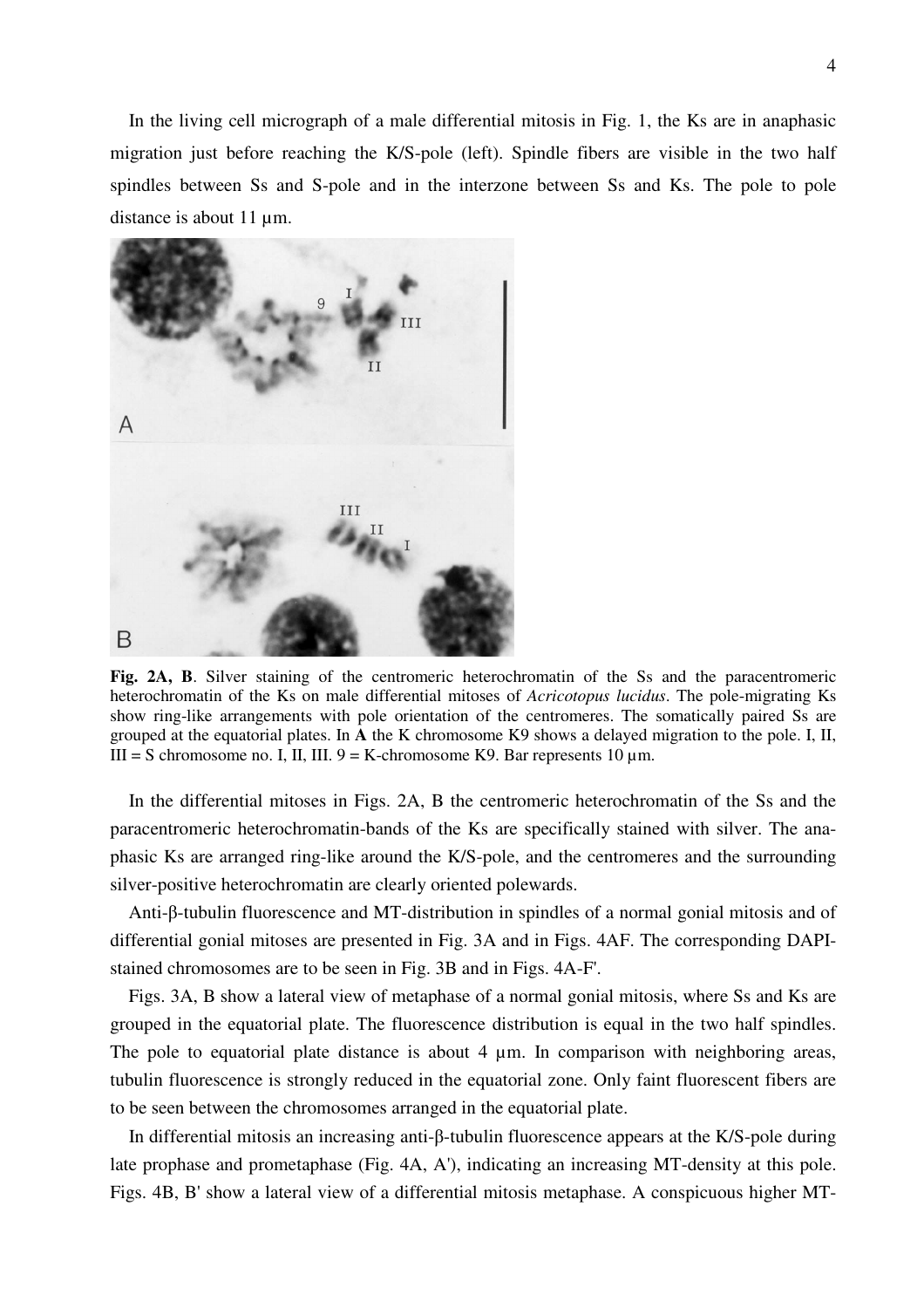density is present in the K/S-half spindle as compared with the S-half spindle. With the polemigration of the Ks (Figs. 4C, C ), i.e., with the reduction of the kinetochore to pole distance (=anaphase A), an increase in the spindle length (=anaphase B) of the K/S-pole half-spindle occurs. The distance between the Ss and the S-pole remains unchanged during this process. From the equatorial plate to the K/S-pole the Ks migrate over a distance of about 6 µm (Fig. 4D, D'). At the time, when the Ks group around the K/S-pole, the relation of the lengths of the two half spindles is about 2:1.



**Fig. 3**. Metaphase of a normal gonial mitosis of *Acricotopus lucidus*. **A**. Indirect FITC-immunofluorescent staining of microtubules with a monoclonal anti-β-tubulin antibody showing a symmetric spindle. **B**. Complementary presentation of Ss and Ks by DAPI-staining. Bar represents 10  $\mu$ m.

 After arrival of the Ks at the K/S-pole, the S-chromatids start to separate as in normal mitosis (Fig. 4E, E ). During anaphasic migration of the Ks, a higher MTdensity is not only present between the K/S-pole and the moving Ks, but also in the interzone between the Ks and the equatorial plate.

 In the course of the migration of the S-chromatids an elongation of the S-pole half spindle occurs (Fig. 4F, F') - to about the same length (about  $6 \mu m$ ) as the previous K/S-half spindle. The length of the latter remains unchanged during that process. In Fig. 4F' the migrating S-chromatids arrive at the opposite poles. The similar anti-tubulin fluorescence intensities between the equatorial plate and both poles in Fig. 4F indicate a similar distribution of MTs.

 In Figs. 4A-F' - with the exception of K9, which in contrast to the other Ks frequently showed a delayed migration to the K/S pole or even a partial pairing with SI (arrow in Fig. 4D', see also Fig. 2A) - no individual chromosomes can be identified.

 In Fig. 4F' the great difference in DAPI fluorescence at the opposite poles shows impressively the very different DNA content of the daughter cells resulting from a differential mitosis.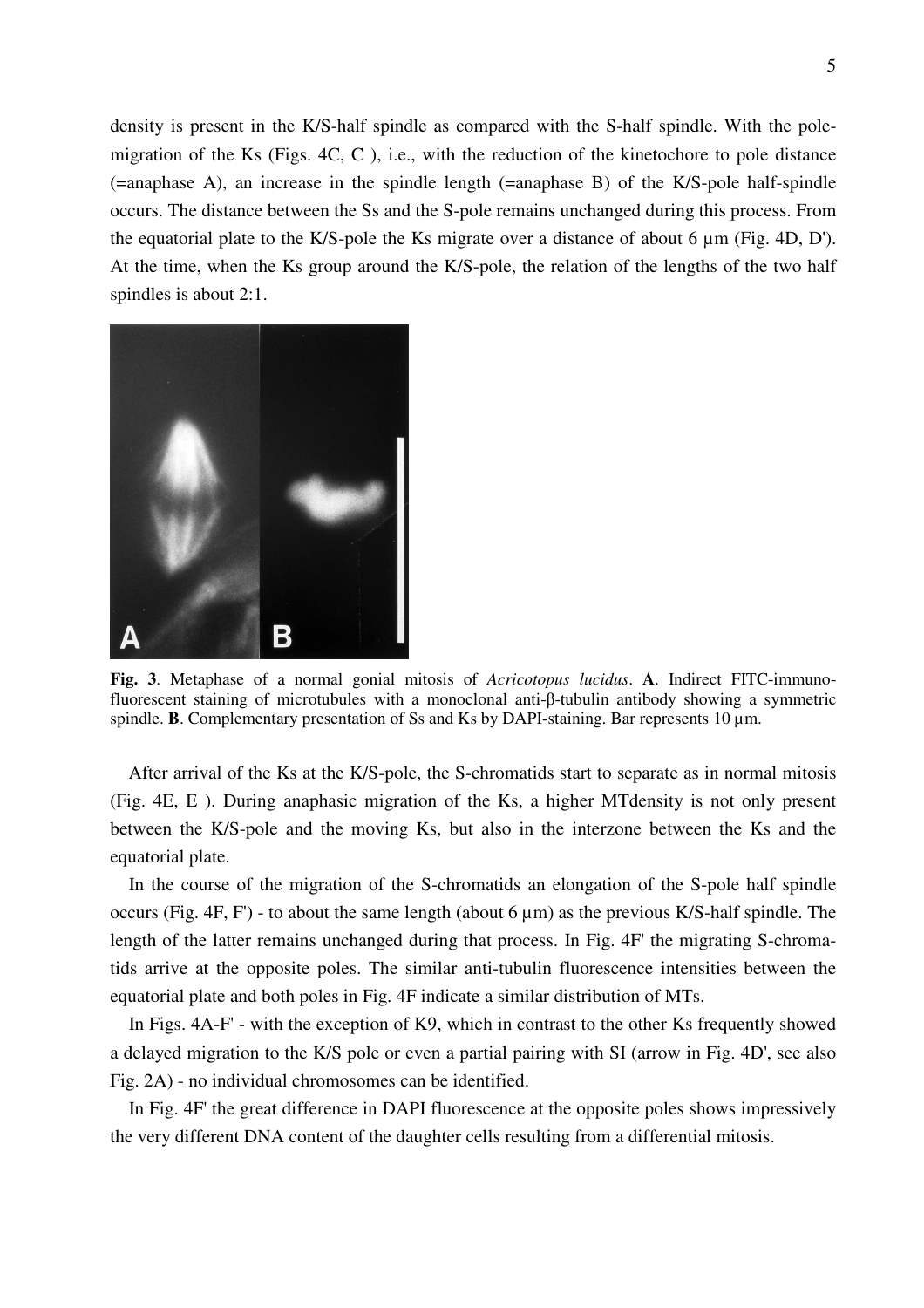

**Fig. 4.** Male differential (=last) gonial mitoses of *Acricotopus lucidus*. **A-F**. Anti-β-tubulin immunofluorescence. **A'-F'**. DAPI-staining of Ss and Ks. **A-D**. Formation of asymmetric spindles and **B'-D'**. migration of all Ks to the upper cell pole. **E'-F'**. Segregation of the sister chromatids of the Ss and migration to the opposite poles. The lower cells with the Ss only develop to aberrant spermatocytes and the upper cell with Ss and Ks enter in meiosis after the next replication cycle. The arrow in **F'** indicates K chromosome K9. Bar represents 10 µm.

## **Discussion**

 The simultaneous fluorescent staining of MTs with FITC and of chromosomes with DAPI, as seen in Figs. 4A, A' to 4F, F', enables study of the sequence of changes in spindle architecture in combination with the movement of chromosomes during cell-divisions.

 The result of a differential mitosis is the appearance of two cells with very different DNAcontent. In *A. lucidus* from 6 to 16 Ks can move as unseparated chromatids to the K/S-pole (Table 1 in 14). This can explain the exceptionally high MT-densities observed in the K/S half spindles as compared with the S-half spindles. The future meiotic cells (2S- and 2K-sets) have a multiple of the DNA-content as do the future aberrant spermatocytes (2S).

 During migration of the Ks to the K/S-spindle pole (anaphase A) an elongation of the K/S-half spindle occurs (anaphase B), while the S-half spindle remains unchanged. Then, during the equal separation and the migration of the Ss (now in the S-half spindle) anaphase A and anaphase B occur, while in the K/S-half spindle only anaphase A takes place. These observations indicate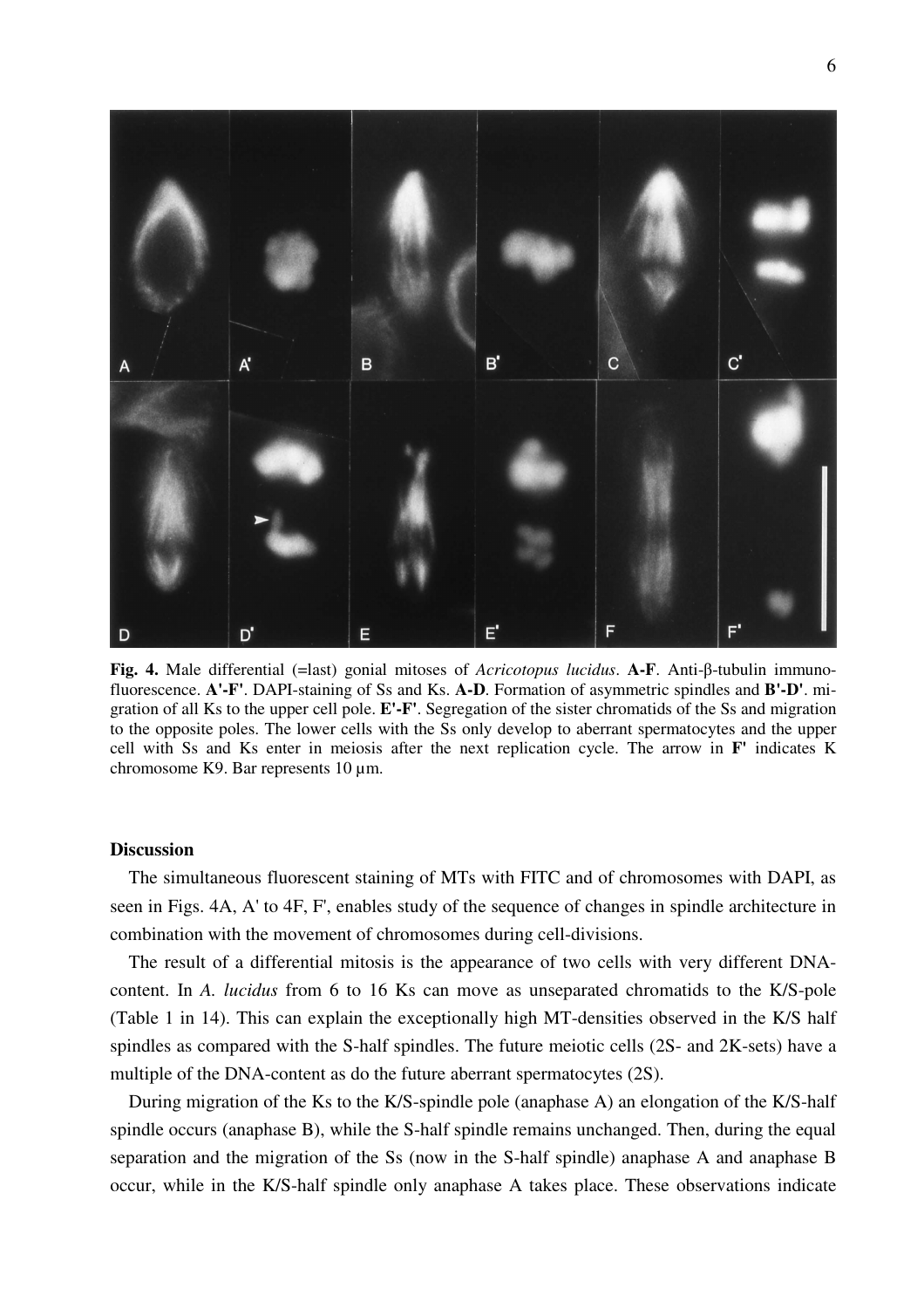that, in both half spindles of the same cell, anaphase A and anaphase B can occur independently of each other, and that in the same half spindle two A anaphases can run off one after another, the second anaphase A without a simultaneous spindle elongation.

 Forces developed by spindle microtubules, acting on both sister kinetochores and oriented to the opposite poles, are necessary to arrange and stabilize the Ss as also the Ks in the equatorial plate (12). Unknown is what triggers the release device and what is the mechanism of the movement of the Ks to only one pole.

 Because all Ks exhibit two paracentromeric heterochromatin bands and the Ss only one centromeric heterochromatin band (15), it was supposed that the paracentromeric K-heterochromatin bands may serve for the recognition of the Ks as such, and/or may influence the interaction of the Ks with the spindle fibers during such processes as the germ line elimination or the soma elimination of the Ks, or as the monopolar migration of the Ks during differential mitosis.

 Different mechanisms responsible for the monopolar movement of the Ks are possible. For example, the forces of the S-pole oriented MTs may fail by inactivation of the S-pole oriented kinetochore, or the S-pole oriented kinetochore may change to interact with MTs coming from the K/S-pole as on its sister kinetochore, or the balance of the forces may change by insertion of more MT on the K/S-pole oriented kinetochore than on the opposite one. Further studies are necessary to decide this, for example, the electron microscopic examination of sequential ultrathin sections of centromeric regions of Ks during anaphasic movement.

 Chromosomes limited to the germ line were found in various groups of animals, such as in crustaceans-copepods (3), in insects-cecidomyids, chironomids and sciarids (2, 11, 18), and in vertebrates-Japanese hag fish species (7, 9). A further case of monopolar movement of germ line limited chromosomes is known from meiosis of Sciarids. In the first meiotic division of sciarid spermatogenesis a monopolar spindle occurs on which the maternal set of ordinary chromosomes and all germ line limited chromosomesare collected at the single pole and retained by the spermatocyte. The paternal set of ordinary chromosomes "moves backwards" from the pole, being excluded in a bud of cytoplasm and discarded (8, 11, for review 5).

 In conclusion, the present results add to the findings of former investigations on chromosomal behavior of Ss and Ks (2), the facts that in differential mitoses, before and during the monopolar migration of the Ks, there is a very high MT density to the K/S-spindle pole, and a conspicuous difference in MT density between both half spindles, and that chromosome movement and spindle elongation occur independently in each of the half spindles.

## **Acknowledgments**

The author gratefully acknowledges the support of Professors C.-U. Hesemann and F. Mechelke and of Dr. Irmgard Wech.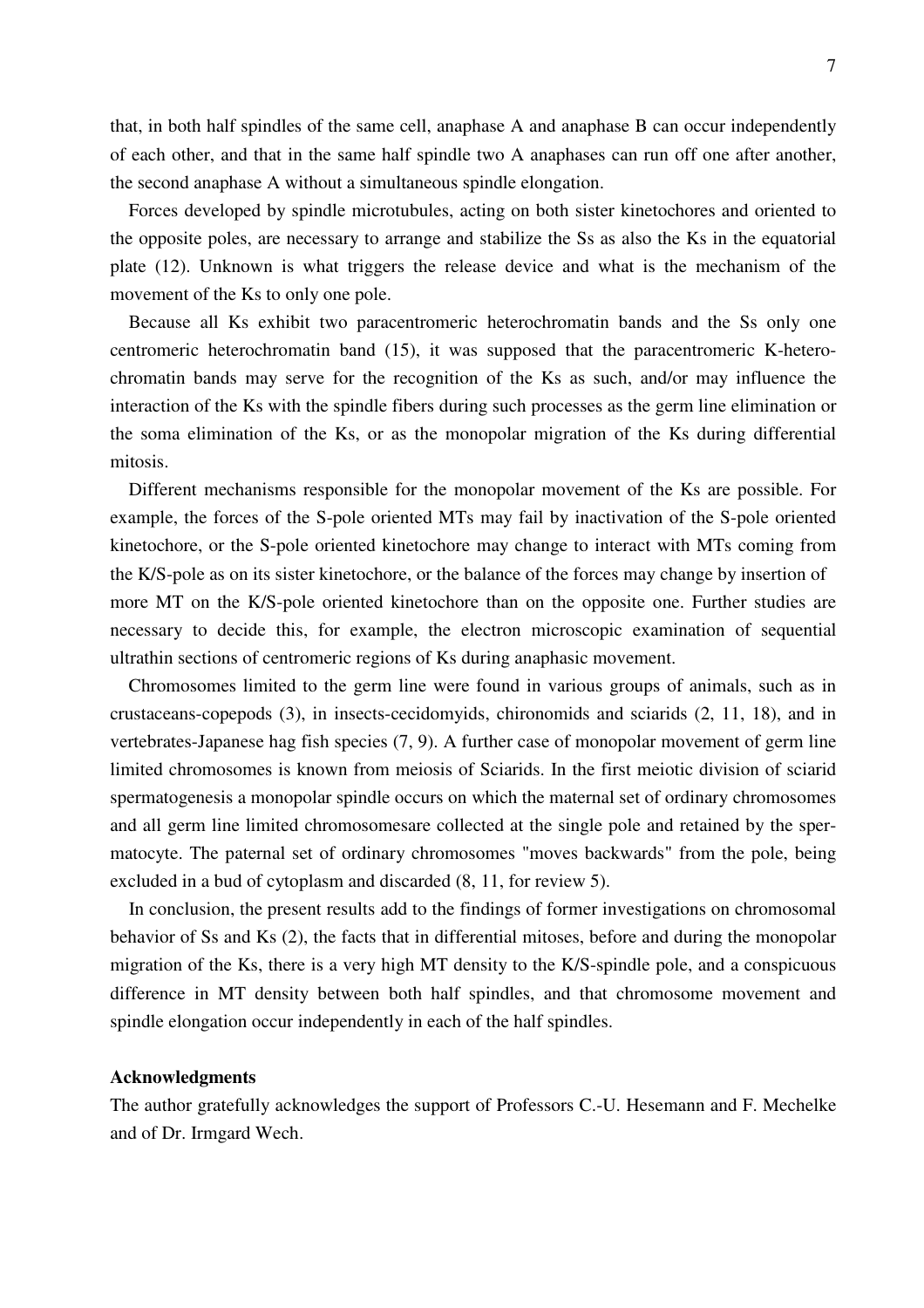# **References**

- 1. Bauer, H. 1970. Rearrangements between germ-line limited and somatic chromosomes in *Smittia parthenogenetica* (Chironomidae, Diptera). Chromosoma, **32**: 1-10.
- 2. Bauer, H. and Beermann, W. 1952. Der Chromosomencyclus der Orthocladiinen (Nematocera, Diptera). Z. Naturforsch., **7b**: 557-563.
- 3. Beermann, S. 1959. Chromatin-Diminution bei Copepoden. Chromosoma, **10**: 504-514.
- 4. Firling, C.E. and Kobilka, B.K. 1979. A medium for the maintenance of *Chironomus tentans* salivary glands in vitro. Insect Physiol., **25**: 93-103.
- 5. Gerbi, S.A. 1986. Unusual chromosome movements in sciarid flies. In Results and Problems in Cell Differentiation, vol. 13, Germ Line-Soma Differentiation (W. Hennig, ed.). Springer, Berlin Heidelberg New York Tokyo, pp. 71-104.
- 6. Howell, W.M. and Black, D.A. 1980. Controlled silverstaining of nucleolus organizer regions with a protective colloidal developer: a 1-step method. Experientia, **36**: 1014-1015.
- 7. Kohno, S., Nakai, Y., Satoh, S., Yoshida, M., and Kobayashi, H. 1986. Chromosome elimination in the Japanes hag fish, *Eptatretus burgeri* (Agnatha, Cyclostomata). Cytogenet. Cell Genet., **41**: 209-214.
- 8. Kubai, D.F. 1982. Meiosis in Sciara coprophila: Structure of the spindle and chromosome behavior during the first meiotic division. J. Cell Biol., **93**: 655-669.
- 9. Kubota, S., Nakai, Y., Kuro-o, M., and Kohno, S. 1992. Germline-restricted supernumerary (B) chromosomes in *Eptatretus okinoseanus*. Cytogenet. Cell Genet., **60**: 224-228
- 10. MacGregor, H. and Varley, J. 1983. Working with animal chromosomes. John Wiley & Sons, p. 134.
- 11. Metz, C.W. 1938. Chromosome behavior, inheritance and sex determination in *Sciara*. Am. Nat., **72**: 485-520.
- 12. Nicklas, R.B. 1985. Mitosis in eukaryotic cells: an overview of chromosome distribution. In Aneuploidy. Etiology and Mechanisms (V.L. Dellarco, P.E. Voytek, and A. Hollaender, eds.). Plenum, New York, pp. 183-195.
- 13. Staiber, W. 1987. Unusual germ line limited chromosomes in *Acricotopus lucidus* (Diptera, Chironomidae). Genome, 29: 702-705.
- 14. Staiber, W. 1988. G-banding of germ line limited chromosomes in *Acricotopus lucidus* (Diptera, Chironomidae). Chromosoma, **97**: 231-234.
- 15. Staiber, W. 1991. Characterization of heterochromatin of germ line limited and soma chromosomes in *Acricotopus lucidus* (Diptera, Chironomidae) by differential banding methods. Hereditas, **114**: 91-96.
- 16. Staiber, W. and Behnke, E. 1985. Developmental puffing activity in the salivary gland and Malpighian tubule chromosomes of *Acricotopus lucidus* (Diptera, Chironomidae). Chromosoma, **93**: 1-16.